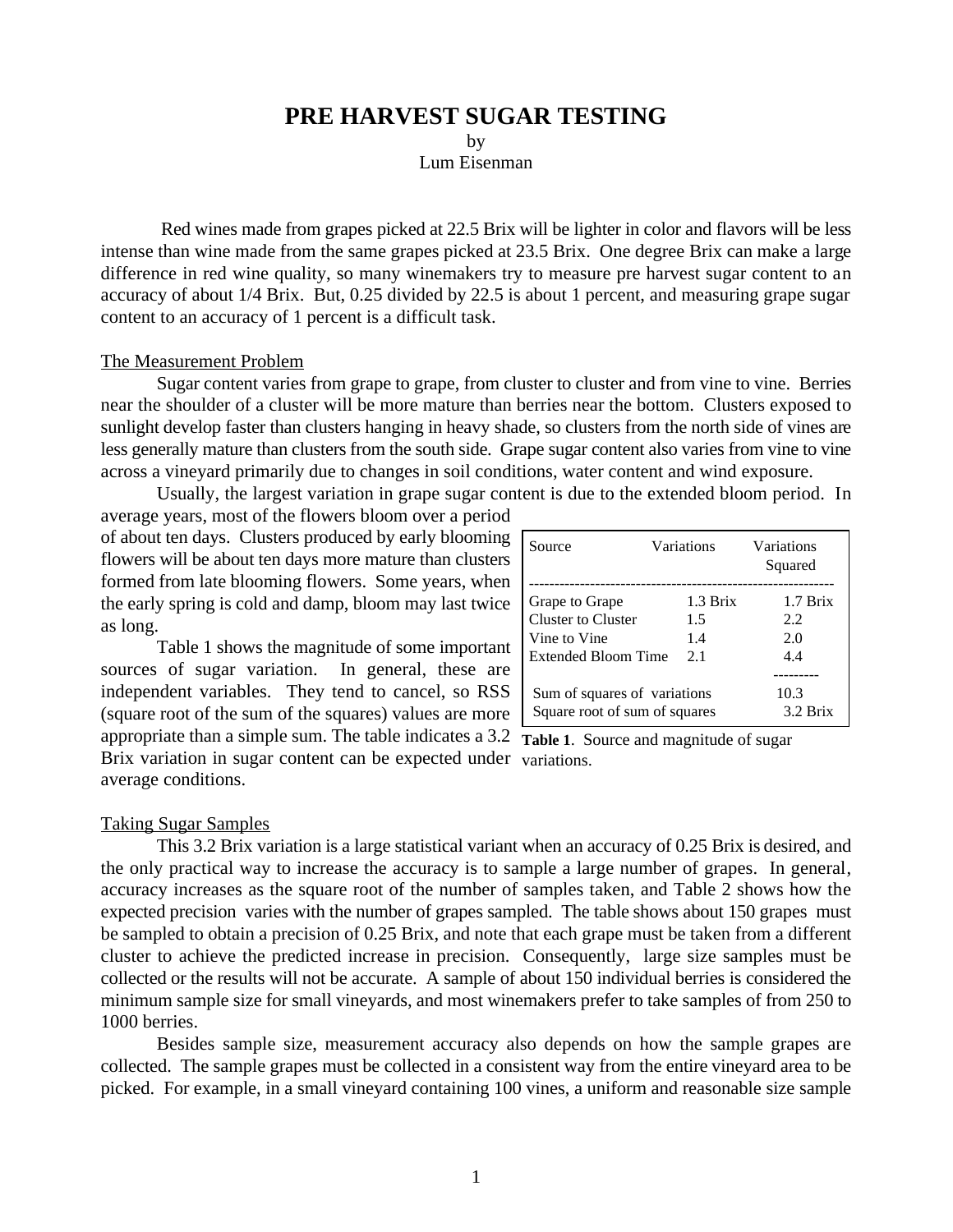### Collection Procedure

The following grape collection procedure has been used for function of the number of grapes some time, and the method produces good results. This procedure sampled. is particularly useful when several blocks or several different vineyards are sampled on the same day.

 **Number of Precision Grapes Sampled Expected** --------------------------------------- 1 3.2 Brix  $\begin{array}{ccc} 9 & & 1.0 \\ 25 & & 0.60 \end{array}$ 0.60 50 0.42 100 0.30 200 0.21 500 0.13 1000 0.09

**Table 2**. Expected precision as a

(1). A 1 quart size, heavy weight, zip-seal "baggy" is used to collect the grapes. The date and the vineyard block being sampled can be written on the baggy with a "magic marker."

(2). Grapes can be collected from each vine, every other vine, every fifth vine, etc., but at least 100 grapes should be collected from the vineyard block of interest.

(3). Most of the sample grapes should be picked from the bottom of the clusters (watch out for bees), and most of the sample grapes should be picked from clusters growing in the heavy shade. (This procedure produces more conservative results).

(4). The baggy should be sealed and the grapes kept cool until the sugar measurement is made.

### Sugar Measuring Instruments

Grape sugars are usually measured with a Brix hydrometer or an optical instrument called a refractometer. Refractometers are handy sugar measurement instruments because they can measure the sugar content of a single drop of juice with good accurately. In most instruments, each degree is subdivided into five parts, and a value of 0.2 Brix can be read directly on the refractometer scale. Well built, temperature compensated refractometers cost about \$300, and good, uncompensated instruments can be purchased for less than \$150. Most winemakers prefer compensated instruments, but data obtained with an uncompensated refractometer can be corrected for temperature easily using the calibration chart supplied with the refractometer. The major advantage of refractometers is their ability to measure small quantities of juice quickly and easily.

Both short range (16 to 25 Brix) and long range (-2 to 30 Brix) hydrometers are available. Short range instruments cost about twenty dollars, and long range hydrometers cost about seven dollars. The scale on good short range hydrometers can be read directly to 0.1 Brix, and good quality hydrometers have a "certified" calibration. About 100 milliliters of juice are required to make a measurement when hydrometers are used with small diameter cylinders.

All hydrometers must be used at their calibration temperature, or a correction for temperature must be applied to the readings. A typical hydrometer correction chart is shown in Table 3. Note the significant errors that can occur unless temperature is taken into account. Some winemakers avoid temperature corrections by making sure the temperature of the grapes and the hydrometer is at the calibration temperature. Grape samples are brought into the winery lab and allowed to come to